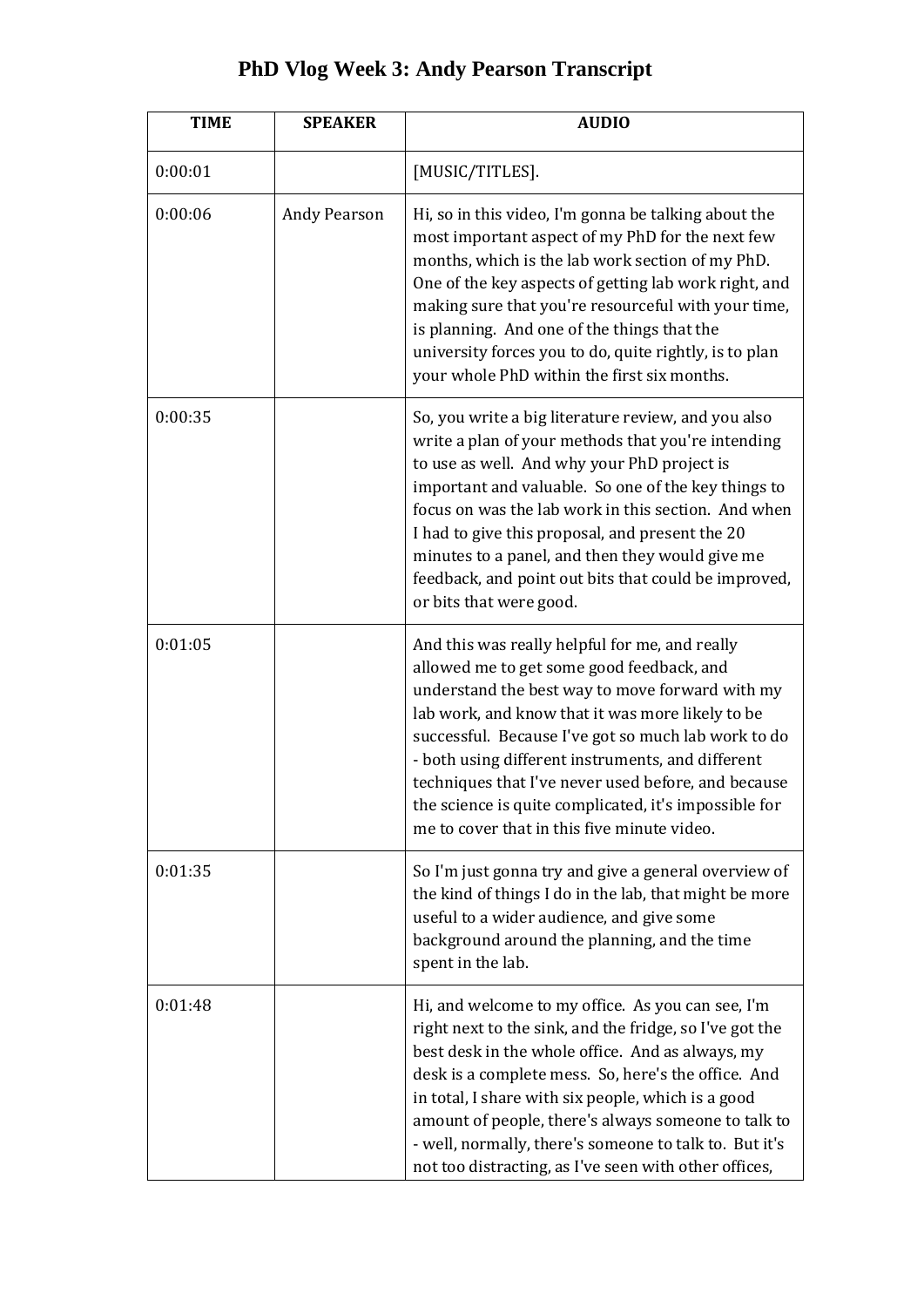|         | which are big, open plan ones, and plenty of people<br>come and go.                                                                                                                                                                                                                                                                                                                                                                                                                                                                                                                       |
|---------|-------------------------------------------------------------------------------------------------------------------------------------------------------------------------------------------------------------------------------------------------------------------------------------------------------------------------------------------------------------------------------------------------------------------------------------------------------------------------------------------------------------------------------------------------------------------------------------------|
| 0:02:18 | One of the other good things about this lab is that -<br>about this office - is that it's located right next to the<br>lab, which you can see through there. That's the<br>environmental chemistry lab, where I've spent quite<br>a lot of time already, and will, undoubtedly, spend<br>plenty of time, yet, in the rest of my PhD. So, I'll now<br>go and show you one of the other labs, because I'm<br>going to use, spend time in several different labs,<br>and this other lab is pretty important. It's got two<br>insulants that are gonna be really pivotal for my<br>whole PhD. |
| 0:02:50 | This is another lab where I'm spending a lot of time.<br>It's got two insulants that are quite important to my<br>PhD project. And before I get into that, I'd just like<br>to show you this, which is a speleothem sample,<br>which is from a cave. This is a flowstone sample,<br>from Waikuna in the North Island. And then, also,<br>I'd like to show you something which I made earlier.<br>Which is this sample here. And we don't know how<br>old this sample is yet,                                                                                                              |
| 0:03:20 | but we know that some of the samples are getting to<br>around a hundred thousand years old at the base.<br>So, this is a speleothem sample, as well, which has<br>been encased in resin, and polished. And we hope<br>to tell the amounts of dissolved organic carbon<br>through time. So you see all these colour changes,<br>and they will correspond to the amount of dissolved<br>organic carbon in the sample. [Unclear 0:03:45],<br>and phorescence is a good indicator of the<br>characteristics.                                                                                  |
| 0:03:50 | So what actually makes up dissolved organic carbon<br>in the sample. And we've also got this total organic<br>carbon online, which tells us about the amount of<br>organic carbon. And we hope to understand how<br>that's obviously changed through time, over the<br>past thousand years or so. So it's a good idea, I<br>think, to mix up lab work, and spend different<br>amounts of time in different labs. Because<br>sometimes you can get a bit overwhelmed, and a<br>little bit bored of doing the same thing.                                                                   |